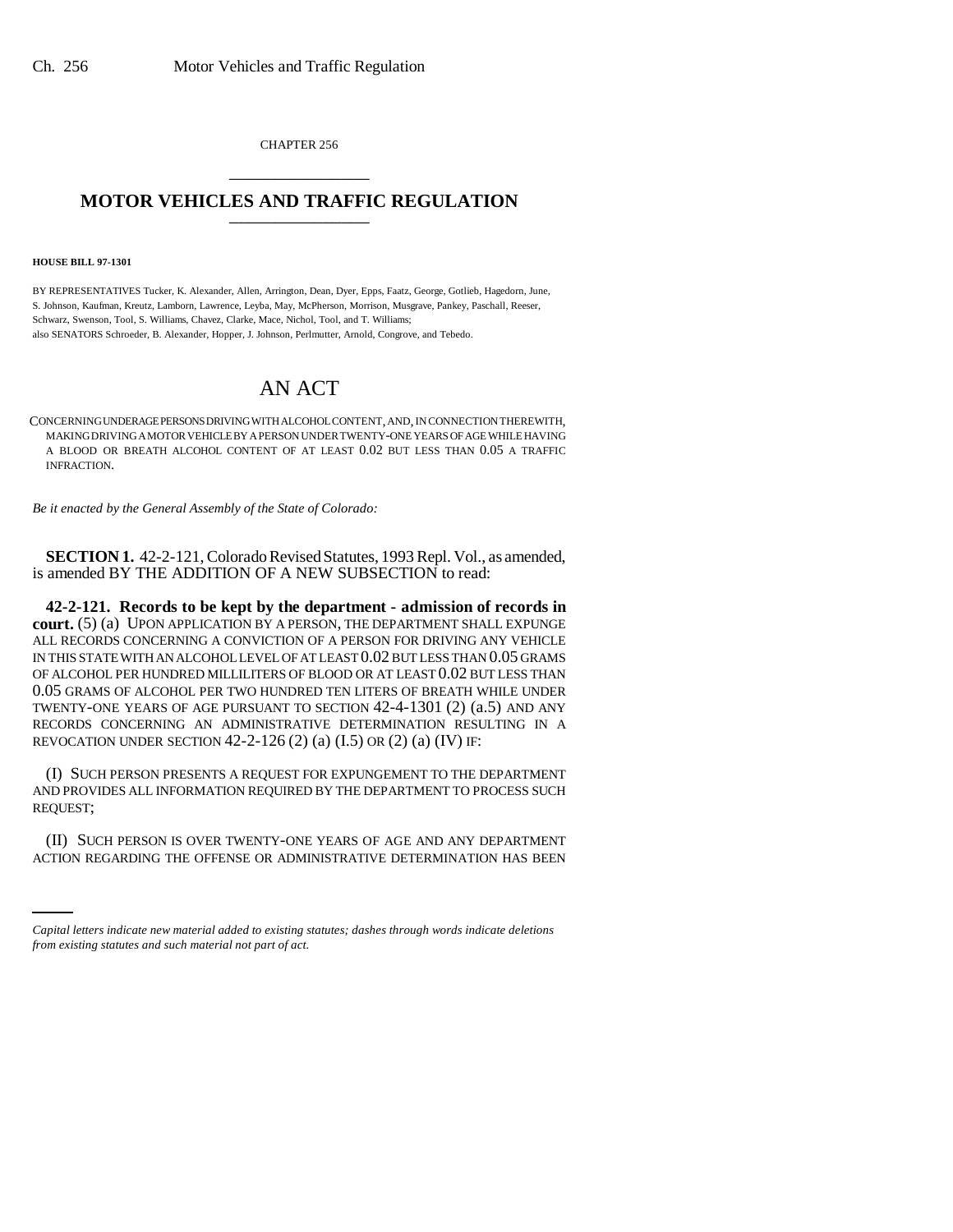#### CONCLUDED;

(III) THE PERSON HAS NOT BEEN CONVICTED FOR ANY OTHER OFFENSE UNDER SECTION 42-4-1301 THAT WAS COMMITTED WHILE SUCH PERSON WAS UNDER TWENTY-ONE YEARS OF AGE AND IS NOT SUBJECT TO ANY OTHER ADMINISTRATIVE DETERMINATION RESULTING IN A REVOCATION UNDER SECTION 42-2-126 (2) (a) (I.5) OR (2) (a) (IV) FOR ANY OTHER OCCURRENCE WHILE SUCH PERSON WAS UNDER TWENTY-ONE YEARS OF AGE; AND

(IV) SUCH PERSON PAYS THE FINE AND SURCHARGE FOR SUCH CONVICTION AND COMPLETES ANY OTHER REQUIREMENTS OF THE COURT WITH REGARD TO SUCH CONVICTION, INCLUDING, BUT NOT LIMITED TO, ANY ORDER TO PAY RESTITUTION TO ANY PARTY.

(b) UPON RECEIVING A REQUEST FOR EXPUNGEMENT, THE DEPARTMENT MAY DELAY CONSIDERATION OF SUCH REQUEST UNTIL SUFFICIENT TIME HAS ELAPSED TO ENSURE THAT THE PERSON IS NOT CONVICTED FOR ANY ADDITIONAL OFFENSE UNDER SECTION 42-4-1301 COMMITTED WHILE THE PERSON WAS UNDER TWENTY-ONE YEARS OF AGE AND THAT THERE IS NO ADDITIONAL ADMINISTRATIVE DETERMINATION RESULTING IN A REVOCATION UNDER SECTION  $42-2-126$  (2) (a)  $(I.5)$  OR (2) (a)  $(IV)$ FOR ACTIONS TAKEN WHILE THE PERSON WAS UNDER TWENTY-ONE YEARS OF AGE.

**SECTION 2.** 42-2-125 (1), Colorado Revised Statutes, 1993 Repl. Vol., as amended, is amended BY THE ADDITION OF A NEW PARAGRAPH to read:

**42-2-125. Mandatory revocation of license and permit.** (1) The department shall immediately revoke the license or permit of any driver, minor driver, or provisional driver upon receiving a record showing that such driver has:

(g.5) IN THE CASE OF A MINOR OR PROVISIONAL DRIVER, BEEN CONVICTED OF AN OFFENSE UNDER SECTION 42-4-1301 (2) (a.5) COMMITTED WHEN SUCH DRIVER WAS UNDER TWENTY-ONE YEARS OF AGE;

**SECTION 3.** 42-2-125 (1) (g) and (1) (i), Colorado Revised Statutes, 1993 Repl. Vol., as amended, are amended, and the said 42-2-125 is further amended BY THE ADDITION OF THE FOLLOWING NEW SUBSECTIONS, to read:

**42-2-125. Mandatory revocation of license and permit.** (1) The department shall immediately revoke the license or permit of any driver, minor driver, or provisional driver upon receiving a record showing that such driver has:

(g) (I) IN THE CASE OF AN ADULT DRIVER, been twice convicted of any offense provided for in section 42-4-1301 (1) or  $(2)(2)$  (a) for acts committed within a period of five years; except that, in the case of a minor driver, said revocation shall occur after the first conviction;

(II) IN THE CASE OF A MINOR DRIVER OR A PROVISIONAL DRIVER, BEEN CONVICTED OF ONE OR TWO OFFENSES UNDER SECTION 42-4-1301 (1) OR (2) (a) COMMITTED WHILE SUCH DRIVER WAS UNDER TWENTY-ONE YEARS OF AGE;

(i) Been convicted of any offense provided for in section 42-4-1301 (1) or  $\left(\frac{2}{2}\right)$  (2)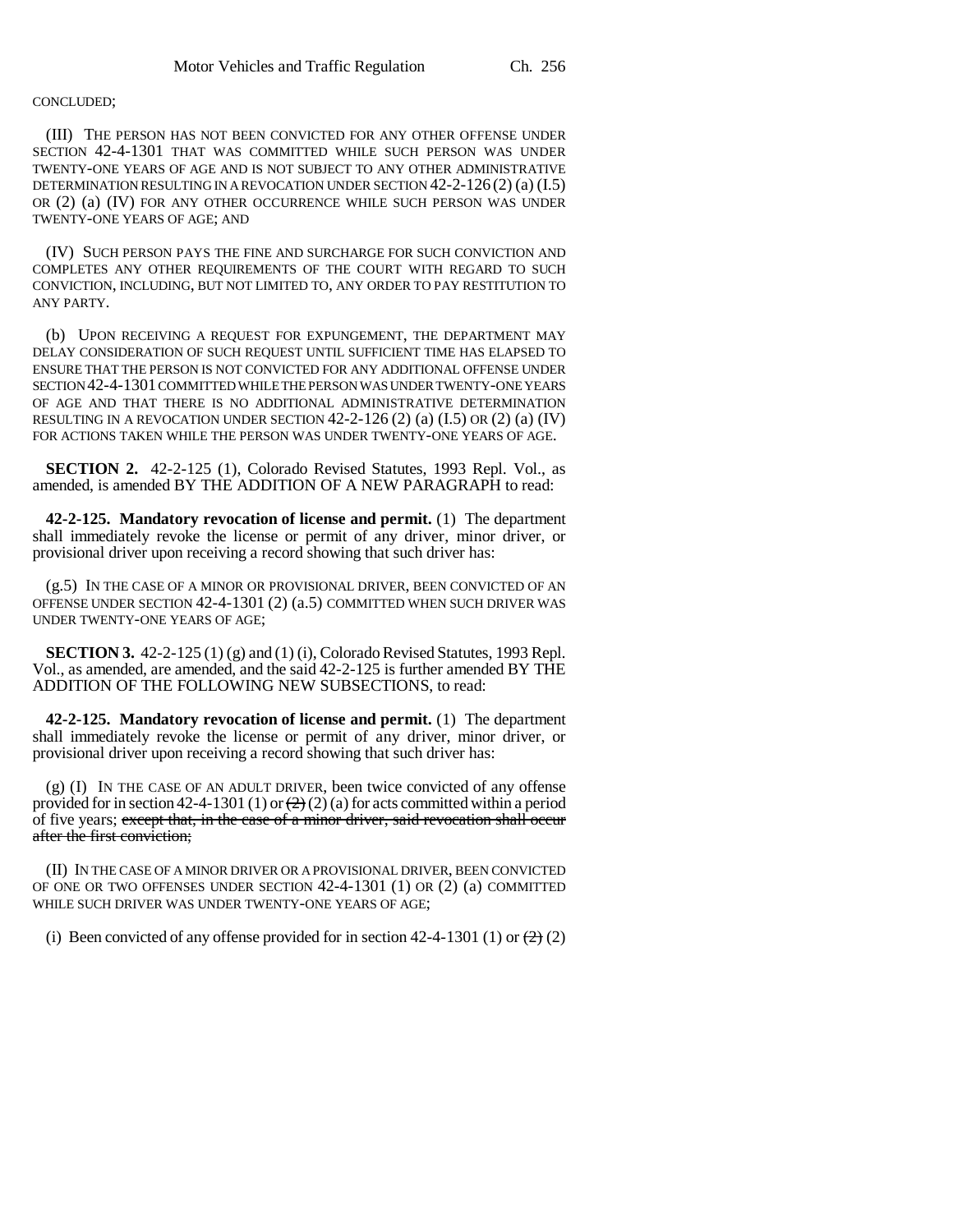(a) and has two previous convictions of any of such offenses. The license of any driver shall be revoked for an indefinite period and shall only be reissued upon proof to the department that said driver has completed a level II alcohol and drug education and treatment program certified by the division of alcohol and drug abuse pursuant to section 42-4-1301 (10) and that said driver has demonstrated knowledge of the laws and driving ability through the regular motor vehicle testing process. In no event shall such license be reissued in less than two years.

(2.5) THE PERIOD OF REVOCATION UNDER PARAGRAPH (g.5) OF SUBSECTION (1) OF THIS SECTION FOR A PERSON WHO IS LESS THAN TWENTY-ONE YEARS OF AGE AT THE TIME OF THE OFFENSE AND WHO IS CONVICTED OF DRIVING WITH AN ALCOHOL CONTENT OF AT LEAST  $0.02$  BUT LESS THAN  $0.05$  UNDER SECTION  $42-4-1301$   $(2)$   $(a.5)$ IS AS FOLLOWS:

(a) EXCEPT AS PROVIDED IN SUBSECTION (2.7) OF THIS SECTION, THREE MONTHS FOR A FIRST OFFENSE;

(b) SIX MONTHS FOR A SECOND OFFENSE;

(c) ONE YEAR FOR A THIRD OR SUBSEQUENT OFFENSE.

(2.7) (a) A PERSON WHOSE LICENSE IS REVOKED FOR A FIRST OFFENSE UNDER PARAGRAPH (g.5) OF SUBSECTION (1) OF THIS SECTION MAY REQUEST THAT, IN LIEU OF THE THREE-MONTH REVOCATION, THE PERSON'S LICENSE BE REVOKED FOR A PERIOD OF NOT LESS THAN THIRTY DAYS, TO BE FOLLOWED BY A SUSPENSION PERIOD OF SUCH LENGTH THAT THE TOTAL PERIOD OF REVOCATION AND SUSPENSION EQUALS THREE MONTHS. IF THE HEARING OFFICER APPROVES SUCH REQUEST, THE HEARING OFFICER MAY GRANT SUCH PERSON A PROBATIONARY LICENSE THAT MAY BE USED ONLY FOR THE REASONS PROVIDED IN SECTION 42-2-127 (14) (a).

(b) THE HEARING TO CONSIDER A REQUEST UNDER PARAGRAPH (a) OF THIS SUBSECTION (2.7) MAY BE HELD AT THE SAME TIME AS THE HEARING HELD UNDER SUBSECTION (4) OF THIS SECTION; EXCEPT THAT, A PROBATIONARY LICENSE MAY NOT BECOME EFFECTIVE UNTIL AT LEAST THIRTY DAYS HAVE ELAPSED SINCE THE BEGINNING OF THE REVOCATION PERIOD.

**SECTION 4.** 42-2-126 (2) (a) (I), (2) (a) (III), (3) (b), (5) (a), (6) (c) (I), (7) (a) (I), (9) (c) (I), and (9) (c) (III), Colorado Revised Statutes, 1993 Repl. Vol., as amended, are amended, and the said 42-2-126 (2) (a) is further amended BY THE ADDITION OF THE FOLLOWING NEW SUBPARAGRAPHS, to read:

**42-2-126. Revocation of license based on administrative determination.** (2) (a) The department shall revoke the license of any person upon its determination that the person:

(I) Drove a vehicle in this state when the amount of alcohol, as shown by analysis of the person's blood or breath, in such person's blood was 0.10 or more grams of alcohol per ONE hundred milliliters of blood or 0.10 or more grams of alcohol per two hundred ten liters of breath at the time of driving or within two hours after driving. If the preponderance of the evidence establishes that such person consumed alcohol between the time that the person stopped driving and the time of testing, the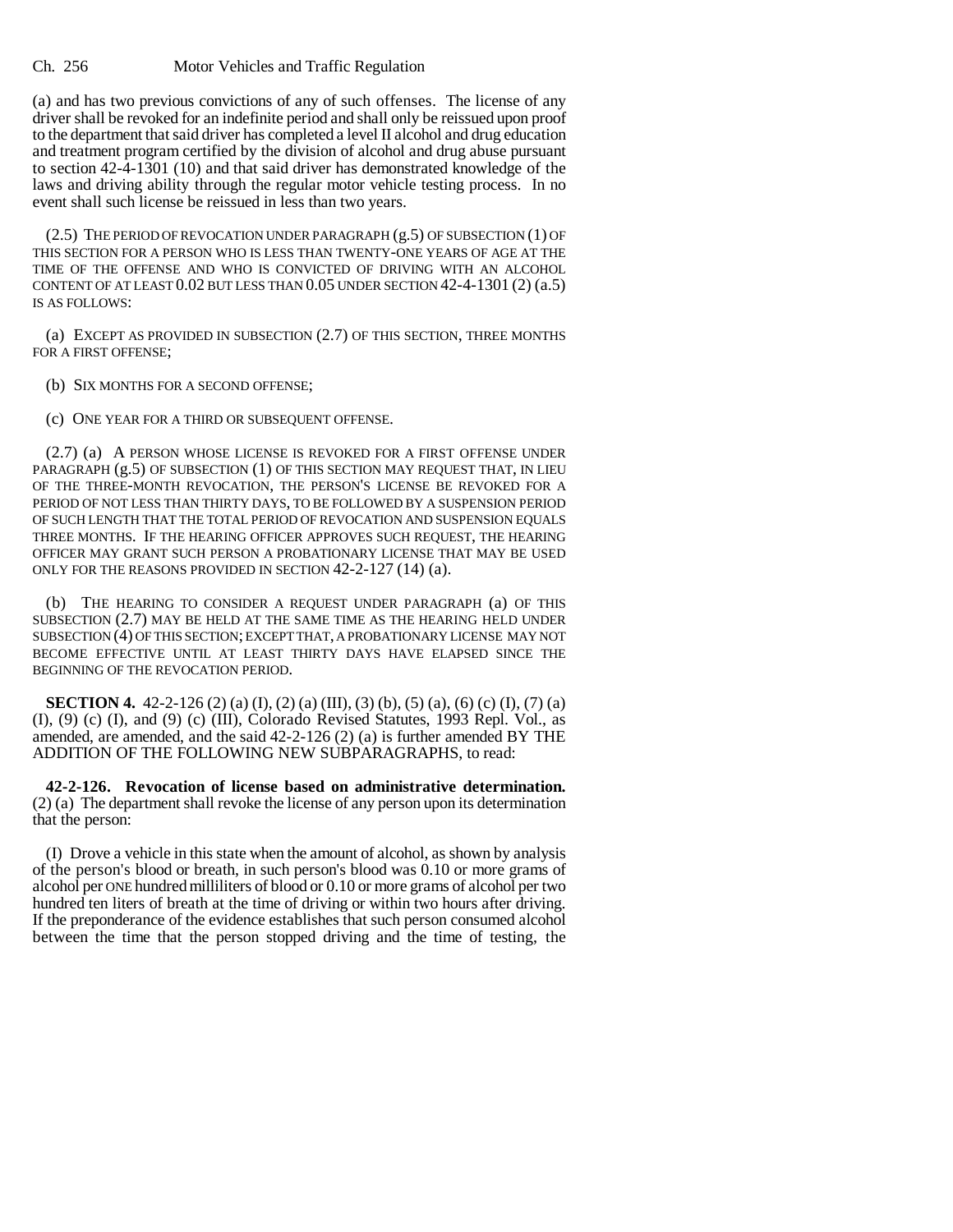preponderance of the evidence must also establish that the minimum 0.10 blood or breath alcohol content was reached as a result of alcohol consumed before the person stopped driving.

(I.5) DROVE A VEHICLE IN THIS STATE WHEN SUCH PERSON WAS UNDER TWENTY-ONE YEARS OF AGE AND WHEN THE AMOUNT OF ALCOHOL, AS SHOWN BY ANALYSIS OF THE PERSON'S BLOOD OR BREATH, IN SUCH PERSON'S BLOOD WAS AT LEAST 0.02 BUT LESS THAN 0.10 GRAMS OF ALCOHOL PER ONE HUNDRED MILLILITERS OF BLOOD OR AT LEAST 0.02 BUT LESS THAN 0.10 GRAMS OF ALCOHOL PER TWO HUNDRED TEN LITERS OF BREATH AT THE TIME OF DRIVING OR WITHIN TWO HOURS AFTER DRIVING. IF THE PREPONDERANCE OF THE EVIDENCE ESTABLISHES THAT SUCH PERSON CONSUMED ALCOHOL BETWEEN THE TIME THAT THE PERSON STOPPED DRIVING AND THE TIME OF TESTING, THE PREPONDERANCE OF THE EVIDENCE MUST ALSO ESTABLISH THAT THE MINIMUM 0.02 BLOOD OR BREATH ALCOHOL CONTENT WAS REACHED AS A RESULT OF ALCOHOL CONSUMED BEFORE THE PERSON STOPPED DRIVING.

(III) Drove a commercial motor vehicle in this state when the amount of alcohol, as shown by analysis of such person's blood or breath, in such person's blood was 0.04 or more grams of alcohol per ONE hundred milliliters of blood or 0.04 OR MORE grams of alcohol per two hundred ten liters of breath at the time of driving or any time thereafter; OR

(IV) DROVE A COMMERCIAL MOTOR VEHICLE IN THIS STATE WHEN SUCH PERSON WAS UNDER TWENTY-ONE YEARS OF AGE AND WHEN THE AMOUNT OF ALCOHOL, AS SHOWN BY ANALYSIS OF SUCH PERSON'S BLOOD OR BREATH, IN SUCH PERSON'S BLOOD WAS AT LEAST 0.02 BUT LESS THAN 0.04 GRAMS OF ALCOHOL PER ONE HUNDRED MILLILITERS OF BLOOD OR AT LEAST 0.02 BUT LESS THAN 0.04 GRAMS OF ALCOHOL PER TWO HUNDRED TEN LITERS OF BREATH AT THE TIME OF DRIVING OR ANY TIME THEREAFTER.

(3) (b) A law enforcement officer who has probable cause to believe that a person was driving a commercial motor vehicle with a blood alcohol concentration of 0.04 or more IF THE PERSON WAS TWENTY-ONE YEARS OF AGE OR OLDER OR 0.02 OR MORE IF THE PERSON WAS UNDER TWENTY-ONE YEARS OF AGE shall forward to the department a verified report of all information relevant to the enforcement action, including information which THAT adequately identifies the person, a statement of the officer's probable cause for belief that the person committed such violation, a report of the results of any tests which THAT were conducted, and a copy of the citation and complaint, if any, filed with the court.

(5) (a) Whenever a law enforcement officer requests a person to take any test or tests as required by section 42-4-1301 (7) and such person refuses to take or to complete or to cooperate in the completing of such test or tests or whenever such test results are available to the law enforcement officer and such tests show an alcohol concentration of 0.10 or more grams of alcohol per one hundred milliliters of blood as shown by analysis of such person's blood or 0.10 or more grams of alcohol per two hundred ten liters of breath as shown by analysis of such person's breath IF THE PERSON IS TWENTY-ONE YEARS OF AGE OR OLDER OR 0.02 OR MORE GRAMS OF ALCOHOL PER ONE HUNDRED MILLILITERS OF BLOOD AS SHOWN BY ANALYSIS OF SUCH PERSON'S BLOOD OR 0.02 OR MORE GRAMS OF ALCOHOL PER TWO HUNDRED TEN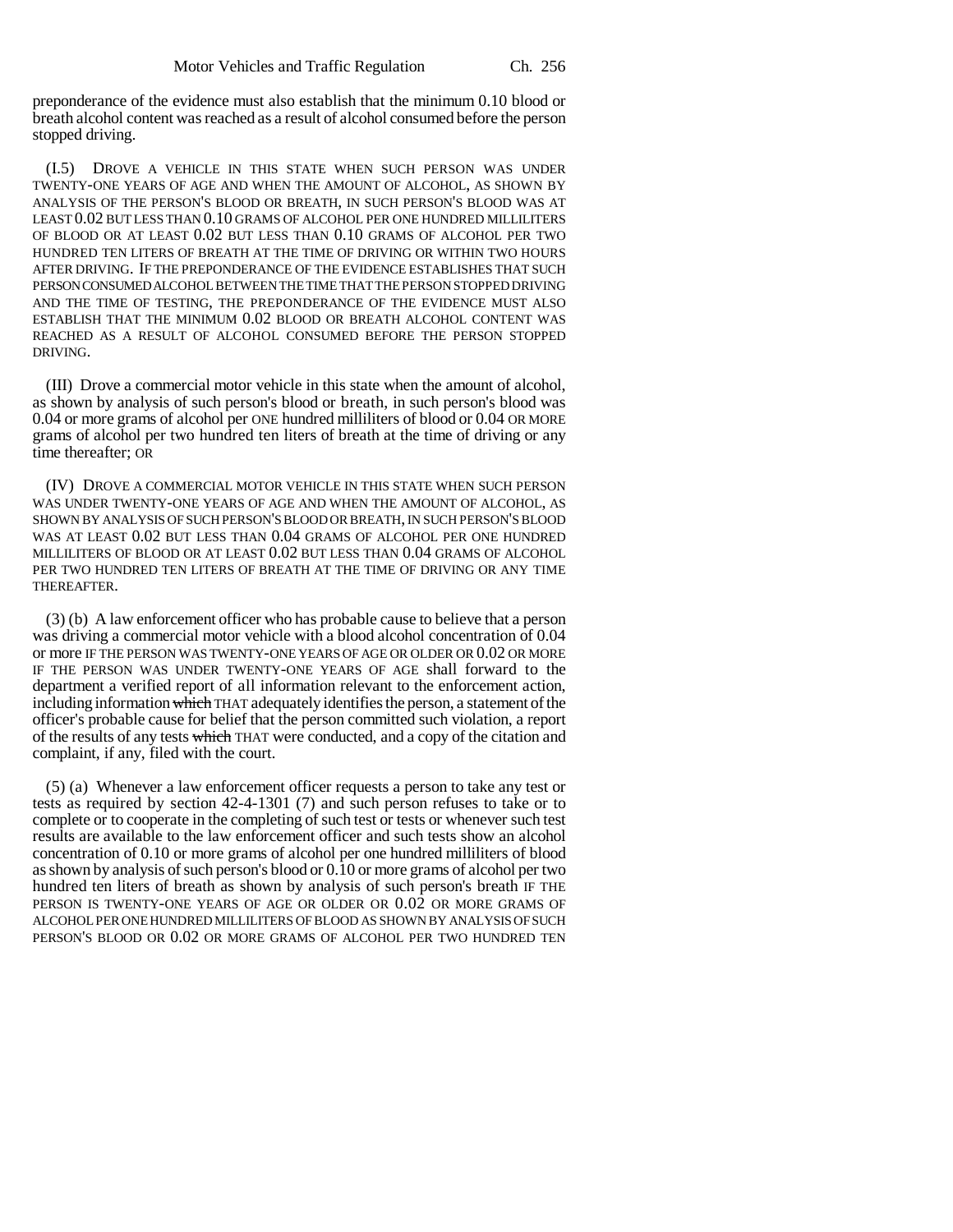LITERS OF BREATH AS SHOWN BY ANALYSIS OF SUCH PERSON'S BREATH IF THE PERSON IS UNDER TWENTY-ONE YEARS OF AGE and when the person who is tested or who refuses to take or to complete or to cooperate in the completing of any test or tests is still available to the law enforcement officer, the officer, acting on behalf of the department, shall serve the notice of revocation personally on such person.

(6) (c) (I) Where a license is revoked under subparagraph (I),  $\sigma$  (I.5), (III), OR (IV) of paragraph (a) of subsection (2) of this section and the person is also convicted on criminal charges arising out of the same occurrence for a violation of section 42-4-1301 (1) (a) or (2), both the revocation under this section and any suspension, revocation, cancellation, or denial which results from such conviction shall be imposed, but the periods shall run concurrently, and the total period of revocation, suspension, cancellation, or denial shall not exceed the longer of the two periods.

(7) (a) The periods of revocation specified by subsection (6) of this section are intended to be minimum periods of revocation for the described conduct. No license shall be restored under any circumstances, and no probationary license shall be issued during the revocation period; except that:

(I) A person whose privilege to drive a commercial motor vehicle has been revoked because the person drove a commercial motor vehicle when the person's blood alcohol content was 0.04 or greater, but less than 0.10, grams of alcohol per ONE hundred milliliters of blood or per two hundred ten liters of breath AND WHO WAS TWENTY-ONE YEARS OF AGE OR OLDER AT THE TIME OF THE OFFENSE may apply for a driver's license of another class or type as long as there is no other statutory reason to deny the person a license. Such person may not operate any commercial motor vehicle during the period of revocation of such person's privilege to operate commercial motor vehicles. The department may not issue such person a probationary license that would authorize such person to operate any commercial motor vehicle.

 $(9)$  (c) (I) Where a license is revoked under subparagraph (I) OR (I.5) of paragraph (a) of subsection (2) of this section, the sole issue at the hearing shall be whether, by a preponderance of the evidence, the person drove a vehicle in this state when the amount of alcohol, as shown by analysis of the person's blood or breath, in such person's blood was 0.10 or more grams of alcohol per ONE hundred milliliters of blood or 0.10 or more grams of alcohol per two hundred ten liters of breath at the time of driving or within two hours after driving IF THE PERSON WAS TWENTY-ONE YEARS OF AGE OR OLDER AT THE TIME OF DRIVING THE VEHICLE OR 0.02 OR MORE GRAMS OF ALCOHOL PER ONE HUNDRED MILLILITERS OF BLOOD OR 0.02 OR MORE GRAMS OF ALCOHOL PER TWO HUNDRED TEN LITERS OF BREATH AT THE TIME OF DRIVING OR WITHIN TWO HOURS AFTER DRIVING IF THE PERSON WAS UNDER TWENTY-ONE YEARS OF AGE AT THE TIME OF DRIVING THE VEHICLE. If the preponderance of the evidence establishes that such person consumed alcohol between the time that the person stopped driving and the time that testing occurred, the preponderance of the evidence must also establish that the minimum 0.10 blood or breath alcohol content required in subparagraph (I) of paragraph (a) of subsection (2) of this section OR THE MINIMUM 0.02 BLOOD OR BREATH ALCOHOL CONTENT REQUIRED IN SUBPARAGRAPH (I.5) OF PARAGRAPH (a) OF SUBSECTION (2) OF THIS SECTION was reached as a result of alcohol consumed before the person stopped driving; or, where a license is revoked under subparagraph  $(II)$  of paragraph  $(\overline{a})$  of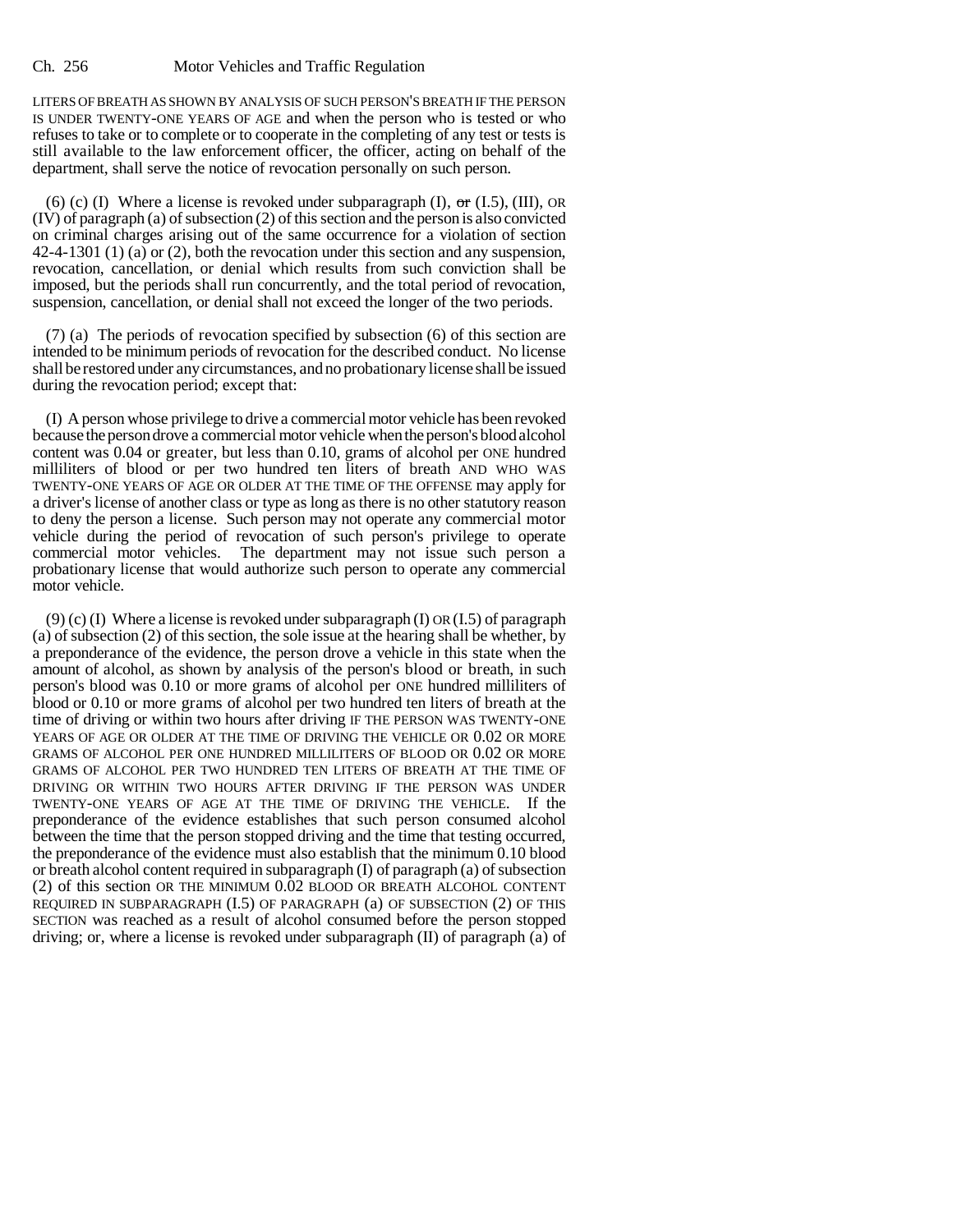subsection (2) of this section, whether the person refused to take or to complete or to cooperate in the completing of any test or tests of the person's blood, breath, saliva, or urine as required by section 42-4-1301 (7). If the presiding hearing officer finds the affirmative of the issue, the revocation order shall be sustained. If the presiding hearing officer finds the negative of the issue, the revocation order shall be rescinded.

(III) Where a license is revoked under subparagraph (III) OR SUBPARAGRAPH (IV) of paragraph (a) of subsection (2) of this section, the sole issue at the hearing shall be whether, by a preponderance of the evidence, the person drove a commercial motor vehicle in this state when the amount of alcohol, as shown by analysis of the person's blood or breath, in such person's blood was 0.04 or more grams of alcohol per ONE hundred milliliters of blood or 0.04 or more grams of alcohol per two hundred ten liters of breath at the time of driving or anytime thereafter FOR A PERSON TWENTY-ONE YEARS OF AGE OR OLDER OR 0.02 OR MORE GRAMS OF ALCOHOL PER ONE HUNDRED MILLILITERS OF BLOOD OR 0.02 OR MORE GRAMS OF ALCOHOL PER TWO HUNDRED TEN LITERS OF BREATH AT THE TIME OF DRIVING OR ANYTIME THEREAFTER FOR A PERSON UNDER TWENTY-ONE YEARS OF AGE if the preponderance of the evidence establishes that such person did not consume any alcohol between the time of driving and the time of testing. If the presiding hearing officer finds the affirmative of the issue, the revocation order shall be sustained. If the presiding hearing officer finds the negative of the issue, the revocation order shall be rescinded.

**SECTION 5.** 42-2-126 (6) (b), Colorado Revised Statutes, 1993 Repl. Vol., as amended, is amended BY THE ADDITION OF THE FOLLOWING NEW SUBPARAGRAPHS to read:

**42-2-126. Revocation of license based on administrative determination.** (6) (b) (II.5) THE PERIOD OF LICENSE REVOCATION UNDER SUBPARAGRAPH (I.5) OF PARAGRAPH (a) OF SUBSECTION (2) OF THIS SECTION SHALL BE:

(A) EXCEPT AS PROVIDED IN SUBPARAGRAPH (IX) OF THIS PARAGRAPH (b), THREE MONTHS FOR A FIRST VIOLATION;

- (B) SIX MONTHS FOR A SECOND VIOLATION; AND
- (C) ONE YEAR FOR A THIRD OR SUBSEQUENT VIOLATION.

(VIII) THE PERIOD OF LICENSE REVOCATION FOR A VIOLATION UNDER SUBPARAGRAPH (IV) OF PARAGRAPH (a) OF SUBSECTION (2) SHALL BE:

(A) EXCEPT AS PROVIDED IN SUBPARAGRAPH (IX) OF THIS PARAGRAPH (b), THREE MONTHS FOR A FIRST VIOLATION;

- (B) SIX MONTHS FOR A SECOND VIOLATION; AND
- (C) ONE YEAR FOR A THIRD OR SUBSEQUENT VIOLATION.

(IX) (A) A PERSON WHOSE LICENSE IS REVOKED FOR A FIRST OFFENSE UNDER SUBPARAGRAPH (I.5) OR (IV) OF PARAGRAPH (a) OF SUBSECTION (2) OF THIS SECTION MAY REQUEST THAT, IN LIEU OF THE THREE-MONTH REVOCATION, THE PERSON'S LICENSE BE REVOKED FOR A PERIOD OF NOT LESS THAN THIRTY DAYS, TO BE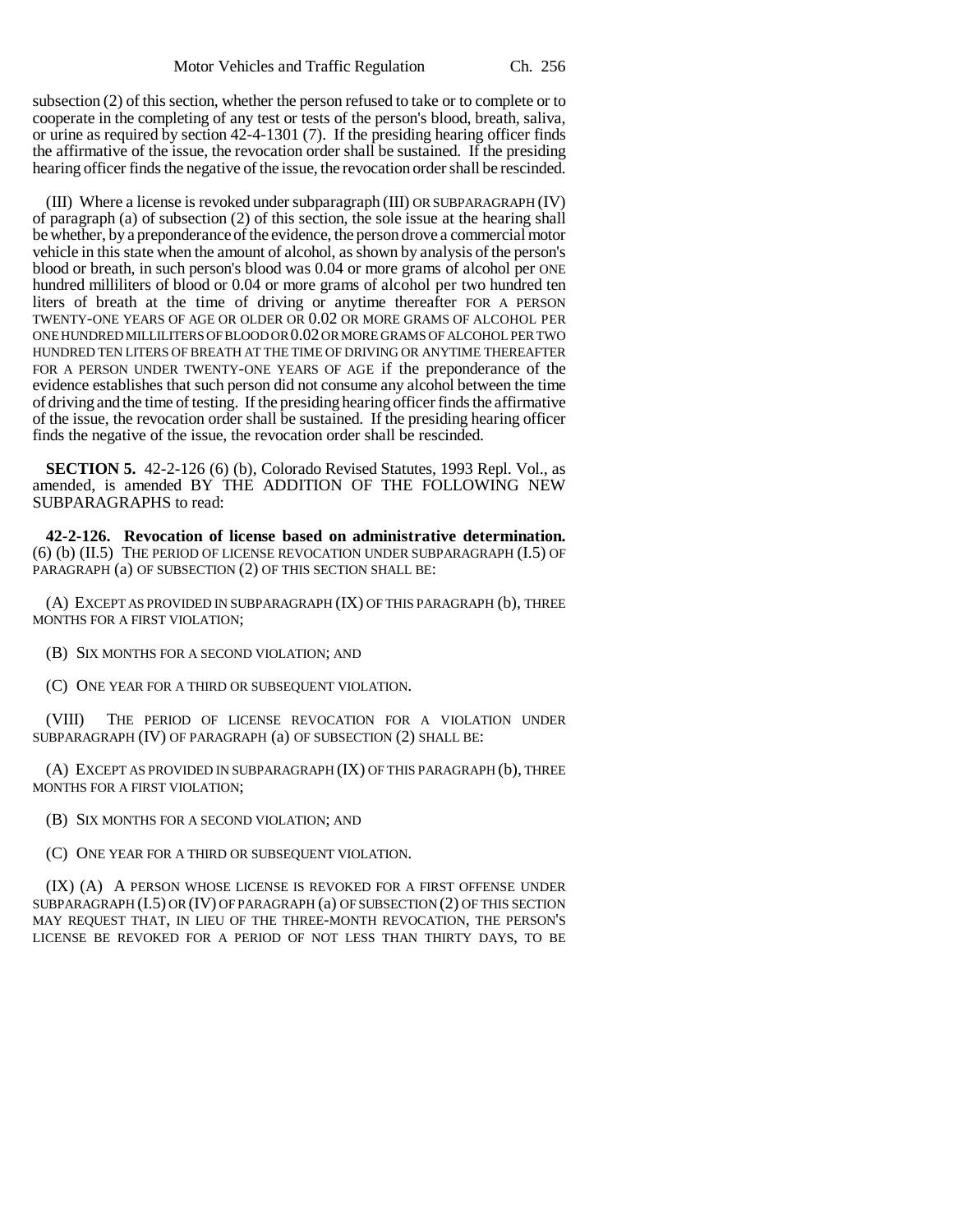Ch. 256 Motor Vehicles and Traffic Regulation

FOLLOWED BY A SUSPENSION PERIOD OF SUCH LENGTH THAT THE TOTAL PERIOD OF REVOCATION AND SUSPENSION EQUALS THREE MONTHS. IF THE HEARING OFFICER APPROVES SUCH REQUEST, THE HEARING OFFICER MAY GRANT SUCH PERSON A PROBATIONARY LICENSE THAT MAY BE USED ONLY FOR THE REASONS PROVIDED IN SECTION 42-2-127 (14) (a).

(B) THE HEARING TO CONSIDER A REQUEST UNDER SUB-SUBPARAGRAPH (A) OF THIS SUBPARAGRAPH (IX) MAY BE HELD AT THE SAME TIME AS THE HEARING HELD UNDER SUBSECTION (8) OF THIS SECTION; EXCEPT THAT, A PROBATIONARY LICENSE MAY NOT BECOME EFFECTIVE UNTIL AT LEAST THIRTY DAYS HAVE ELAPSED SINCE THE BEGINNING OF THE REVOCATION PERIOD.

**SECTION 6.** 42-2-127 (5) (b), Colorado Revised Statutes, 1993 Repl. Vol., as amended, is amended BY THE ADDITION OF A NEW SUBPARAGRAPH to read:

**42-2-127. Authority to suspend license - to deny license - type of conviction - points.** (5) Point system schedule:

**Type of conviction . . . . . . . . . . . . . . . . . . . . . . . . . . . . . . . . . . . . . . . . . . Points**

(b) (IV) FOR A PERSON UNDER TWENTY-ONE YEARS OF AGE, DRIVING WITH AN ALCOHOL CONTENT OF AT LEAST 0.02 BUT LESS THAN 0.05 PURSUANT TO SECTION 42-4-1301 (2) (a.5) . . . . . . . . . . . . . . . . . . . . . . . . . . . . . . . . . . . . . . . . . . . . . . . 4

**SECTION 7.** 42-2-127 (9) (a), Colorado Revised Statutes, 1993 Repl. Vol., as amended, is amended to read:

**42-2-127. Authority to suspend license - to deny license - type of conviction - points.** (9) (a) Whenever the department receives notice that a person has pled guilty to, or been found guilty by a court or a jury of, a violation of section 42-4-1301  $(1)$  (a), (1) (c), or  $(2)$  (2) (a) and receives the license surrendered by the person to the court pursuant to section 42-2-129, the department shall immediately suspend the license of the person for a period of not less than one year. If the department is also required to enter a license revocation for a period of one year or longer under any provision of this title based on the same conviction, the suspension shall not be entered.

**SECTION 8.** 42-2-129, Colorado Revised Statutes, 1993 Repl. Vol., as amended, is amended to read:

**42-2-129. Mandatory surrender of license or permit for driving under the influence or with excessive alcoholic content.** Upon a plea of guilty or nolo contendere, or a verdict of guilty by the court or a jury, to a violation of section 42-4-1301 (1) (a), (1) (c), or  $\left(\frac{2}{2}\right)$  (a), OR, FOR A PERSON UNDER TWENTY-ONE YEARS OF AGE, TO A VIOLATION OF SECTION  $42-4-1301(1)(a)$ ,  $(1)(b)$ ,  $(1)(c)$ ,  $(2)(a)$ , OR (2) (a.5), the court shall require the offender to immediately surrender the offender's driver's, minor driver's, provisional driver's, or temporary driver's license or instruction permit to the court. The court shall forward to the department a notice of plea or verdict, on the form prescribed by the department, together with the offender's license or permit, not later than ten days after the surrender of the license or permit. Any person who does not immediately surrender such license or permit to the court, except for good cause shown, commits a class 2 misdemeanor traffic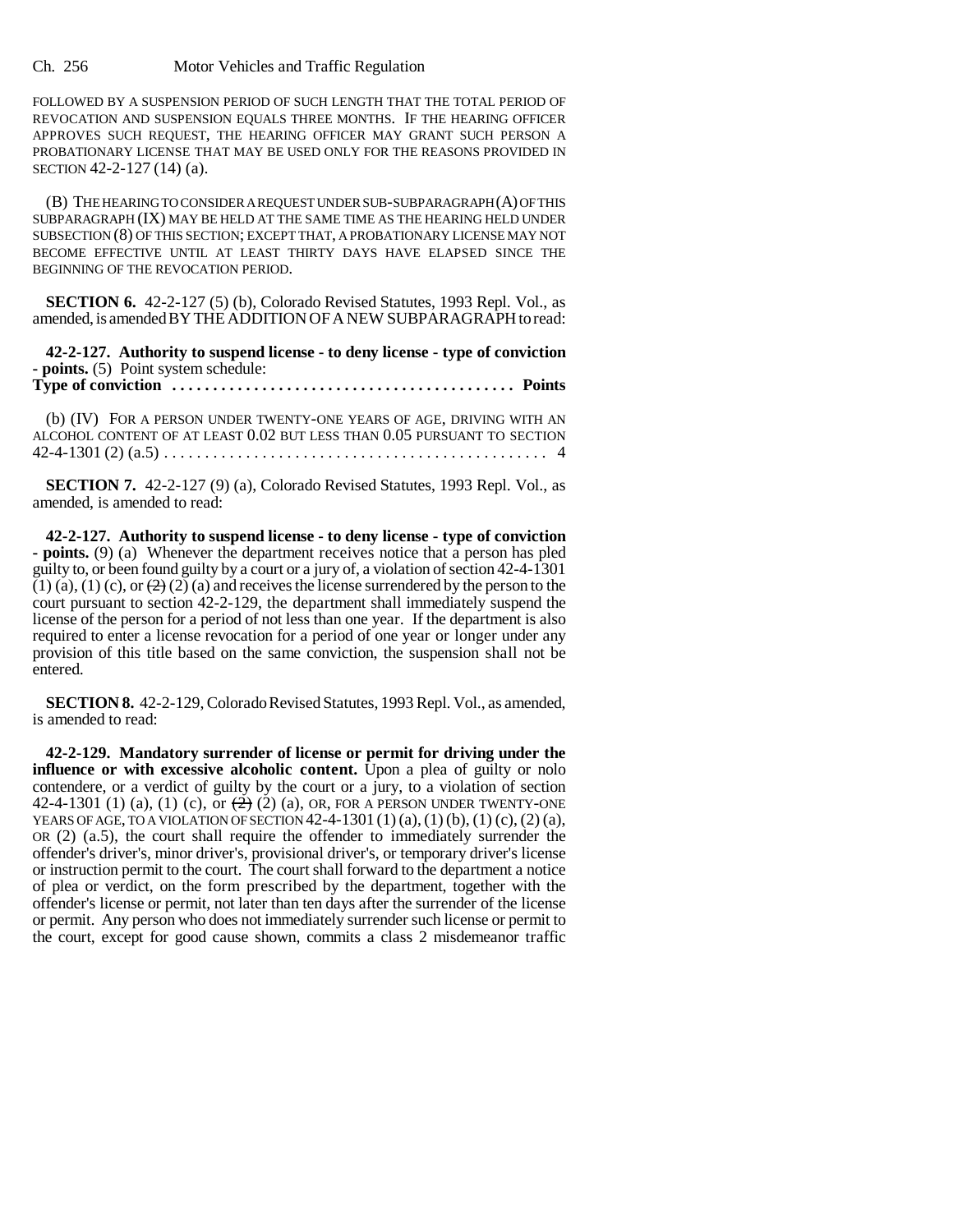offense.

**SECTION 9.** 42-2-202 (2) (a) (I), Colorado Revised Statutes, 1993 Repl. Vol., as amended, is amended to read:

**42-2-202. Habitual offenders - frequency and type of violations.** (2) (a) An habitual offender is a person having three or more convictions of any of the following separate and distinct offenses arising out of separate acts committed within a period of seven years:

(I) Driving a motor vehicle in violation of any provision of section 42-4-1301 (1) or  $(2)$  (2) (a);

**SECTION 10.** 42-2-403 (2), Colorado Revised Statutes, 1993 Repl. Vol., as amended, is amended BY THE ADDITION OF A NEW PARAGRAPH to read:

**42-2-403. Department authority - rules and regulations - federal requirements.** (2) (d) THE DEPARTMENT MAY NOT CONSIDER THE FOLLOWING WITH REGARD TO AN APPLICATION FROM A PERSON FOR A COMMERCIAL DRIVER'S LICENSE:

(I) A CONVICTION UNDER SECTION 42-4-1301 (2) (a.5);

(II) A LICENSE REVOCATION IMPOSED UNDER SECTION 42-2-126 (2) (a) (I.5) IF THE PERSON WAS UNDER TWENTY-ONE YEARS OF AGE AT THE TIME OF THE OFFENSE AND SUCH PERSON DROVE A MOTOR VEHICLE WHILE SUCH PERSON'S BLOOD ALCOHOL CONTENT WAS AT LEAST 0.02 BUT LESS THAN 0.05 GRAMS OF ALCOHOL PER ONE HUNDRED MILLILITERS OF BLOOD OR AT LEAST 0.02 BUT LESS THAN 0.05 GRAMS OF ALCOHOL PER TWO HUNDRED TEN LITERS OF BREATH; OR

(III) A LICENSE REVOCATION IMPOSED UNDER SECTION 42-2-126(2) (a) (IV) IF THE PERSON WAS UNDER TWENTY-ONE YEARS OF AGE AT THE TIME OF THE OFFENSE AND SUCH PERSON DROVE A COMMERCIAL MOTOR VEHICLE WHILE SUCH PERSON'S BLOOD ALCOHOL CONTENT WAS AT LEAST 0.02 BUT LESS THAN 0.04 GRAMS OF ALCOHOL PER ONE HUNDRED MILLILITERS OF BLOOD OR AT LEAST 0.02 BUT LESS THAN 0.04 GRAMS OF ALCOHOL PER TWO HUNDRED TEN LITERS OF BREATH.

**SECTION 11.** 42-2-405 (3) (b) (II), Colorado Revised Statutes, 1993 Repl. Vol., as amended, is amended to read:

**42-2-405. Driver's license disciplinary actions - cancellations - denials.** (3) A commercial driver's license shall be cancelled and such driver shall be denied from driving a commercial motor vehicle in this state for life or, if a driver of a commercial motor vehicle does not have a commercial driver's license, such person shall be denied from ever obtaining a commercial driver's license and from driving a commercial motor vehicle in this state for life, unless such cancellation or denial is otherwise reduced to a period of not less than ten years by the secretary of the United States department of transportation:

(b) If such driver commits two or more violations, or any combination arising from two incidents, of: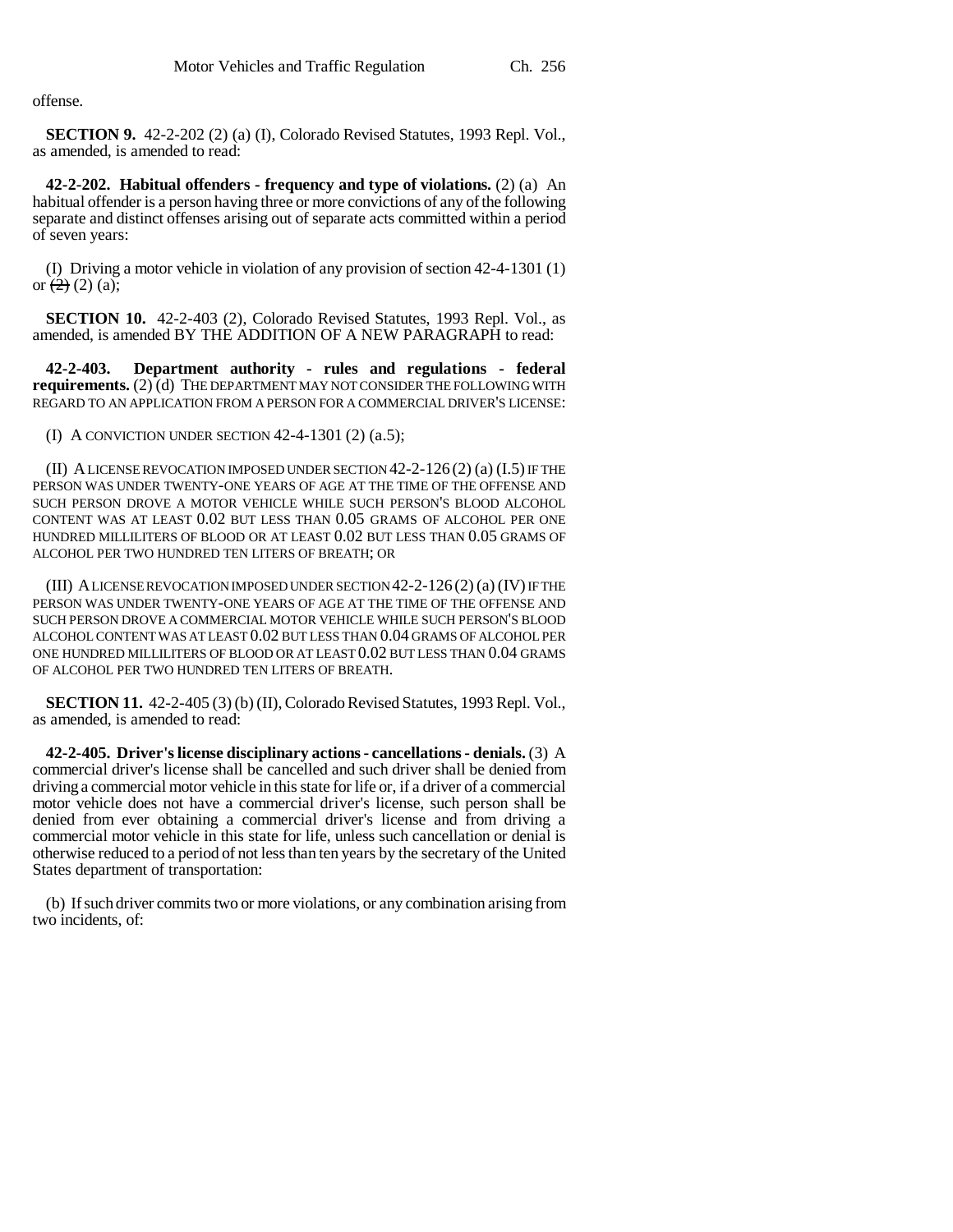(II) Driving a commercial motor vehicle in this state when the amount of alcohol, as shown by analysis of such person's blood or breath, in such person's blood was 0.04 or more grams of alcohol per ONE hundred milliliters of blood or 0.04 OR MORE grams of alcohol per two hundred ten liters of breath at the time of driving or any time thereafter;

**SECTION 12.** 42-4-1301 (2), Colorado Revised Statutes, 1993 Repl. Vol., as amended, is amended BY THE ADDITION OF A NEW PARAGRAPH to read:

**42-4-1301. Driving under the influence - driving while impaired - driving with excessive alcoholic content - tests - penalties - useful public service program - alcohol and drug driving safety program.** (2) (a.5) IT IS A CLASS A TRAFFIC INFRACTION FOR ANY PERSON UNDER TWENTY-ONE YEARS OF AGE TO DRIVE ANY VEHICLE IN THIS STATE WHEN THE AMOUNT OF ALCOHOL, AS SHOWN BY ANALYSIS OF THE PERSON'S BLOOD OR BREATH, IN SUCH PERSON'S BLOOD IS AT LEAST 0.02 BUT LESS THAN 0.05 GRAMS OF ALCOHOL PER ONE HUNDRED MILLILITERS OF BLOOD OR AT LEAST 0.02 BUT LESS THAN 0.05 GRAMS OF ALCOHOL PER TWO HUNDRED TEN LITERS OF BREATH AT THE TIME OF DRIVING OR WITHIN TWO HOURS AFTER DRIVING.

**SECTION 13.** 42-4-1301 (6) and (8), Colorado Revised Statutes, 1993 Repl. Vol., as amended, are amended to read:

**42-4-1301. Driving under the influence - driving while impaired - driving with excessive alcoholic content - tests - penalties - useful public service program - alcohol and drug driving safety program.** (6) Following the lawful contact with a person who has been driving a vehicle, and when a law enforcement officer reasonably suspects that a person was driving a vehicle while under the influence of or while impaired by alcohol, the law enforcement officer may conduct a preliminary screening test using a device approved by the executive director of the department of public health and environment after first advising the driver that the driver may either refuse or agree to provide a sample of the driver's breath for such preliminary test; EXCEPT THAT, IF THE DRIVER IS UNDER TWENTY-ONE YEARS OF AGE, THE LAW ENFORCEMENT OFFICER MAY, AFTER PROVIDING SUCH ADVISEMENT TO THE PERSON, CONDUCT SUCH PRELIMINARY SCREENING TEST IF THE OFFICER REASONABLY SUSPECTS THAT THE PERSON HAS CONSUMED ANY ALCOHOL. The results of this preliminary screening test may be used by a law enforcement officer in determining whether probable cause exists to believe such person was driving a vehicle in violation of paragraph (a) or (b) of subsection (1) or subsection (2) of this section and whether to administer a test pursuant to paragraph (a) of subsection (7) of this section. Neither the results of such preliminary screening test nor the fact that the person refused such test shall be used in any court action except in a hearing outside of the presence of a jury, when such hearing is held to determine if a law enforcement officer had probable cause to believe that the driver committed a violation of paragraph (a) or (b) of subsection  $(1)$  or subsection  $(2)$  of this section. The results of such preliminary screening test shall be made available to the driver or the driver's attorney on request. The preliminary screening test shall not substitute for or qualify as the test or tests required by paragraph (a) of subsection (7) of this section.

No court shall accept a plea of guilty to a non-alcohol-related or non-drug-related traffic offense OR GUILTY TO AN OFFENSE UNDER PARAGRAPH (a.5) OF SUBSECTION (2) OF THIS SECTION from a person charged with a violation of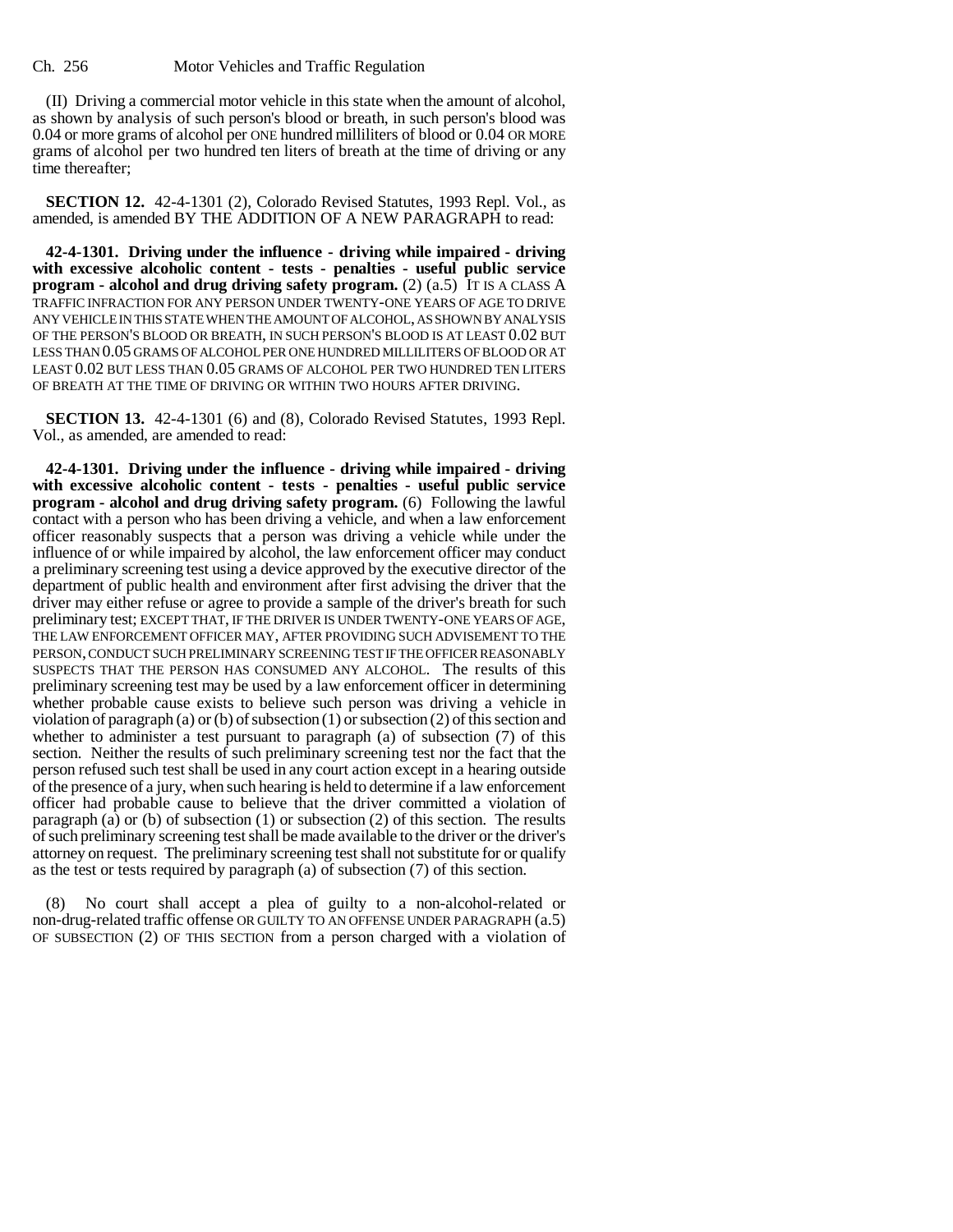subsection (1) or  $\left(2\right)$  (2) (a) of this section; except that the court may accept a plea of guilty to a non-alcohol-related or non-drug-related traffic offense OR TO AN OFFENSE UNDER PARAGRAPH (a.5) OF SUBSECTION (2) OF THIS SECTION upon a good faith representation by the prosecuting attorney that the attorney could not establish a prima facie case if the defendant were brought to trial on the original alcohol-related or drug-related offense.

**SECTION 14.** 42-4-1701 (4) (a) (I) (N), Colorado Revised Statutes, 1993 Repl. Vol., as amended, is amended to read:

**42-4-1701. Traffic offenses and infractions classified - penalties - penalty and surcharge schedule.** (4) (a) (I) Except as provided in paragraph (c) of subsection (5) of this section, every person who is convicted of, who admits liability for, or against whom a judgment is entered for a violation of any provision of this title to which the provisions of paragraph (a) or (b) of subsection (5) of this section apply shall be fined or penalized, and have a surcharge levied thereon pursuant to section 24-4.2-104 (1) (b) (I), C.R.S., in accordance with the penalty and surcharge schedule set forth in sub-subparagraphs  $(A)$  to  $(P)$  of this subparagraph  $(I)$ ; or, if no penalty or surcharge is specified in the schedule, the penalty for class A and class B traffic infractions shall be fifteen dollars, and the surcharge shall be two dollars. These penalties and surcharges shall apply whether the defendant acknowledges the defendant's guilt or liability in accordance with the procedure set forth by paragraph (a) of subsection (5) of this section or is found guilty by a court of competent jurisdiction or has judgment entered against the defendant by a county court magistrate. Penalties and surcharges for violating specific sections shall be as follows:

### **Section Violated Penalty Surcharge**

#### (N) **Other offenses:**

| 42-4-1301 $(2)$ $(a.5)$ | \$50.00 | 6.00 |
|-------------------------|---------|------|
| 42-4-1402               | 50.00   | 6.00 |
| 42-4-1403               | 15.00   | 2.00 |
| 42-4-1404               | 15.00   | 2.00 |
| 42-4-1406               | 35.00   | 4.00 |
| 42-4-1407               | 35.00   | 4.00 |
| 42-4-314                | 35.00   | 4.00 |
| 42-4-1408               | 15.00   | 2.00 |

**SECTION 15.** 42-4-1715 (1), Colorado Revised Statutes, 1993 Repl. Vol., as amended, is amended to read:

**42-4-1715. Convictions, judgments, and charges recorded - public inspection.** (1) (a) Every judge of a court not of record and every clerk of a court of record shall keep a full record of every case in which a person is charged with any violation of this article or any other law regulating the operation of vehicles on highways.

(b) (I) UPON APPLICATION BY A PERSON, THE COURT SHALL EXPUNGE ALL RECORDS CONCERNING A CONVICTION OF THE PERSON FOR DRIVING ANY VEHICLE IN THIS STATE WITH AN ALCOHOL LEVEL OF AT LEAST 0.02 BUT LESS THAN 0.05 GRAMS OF ALCOHOL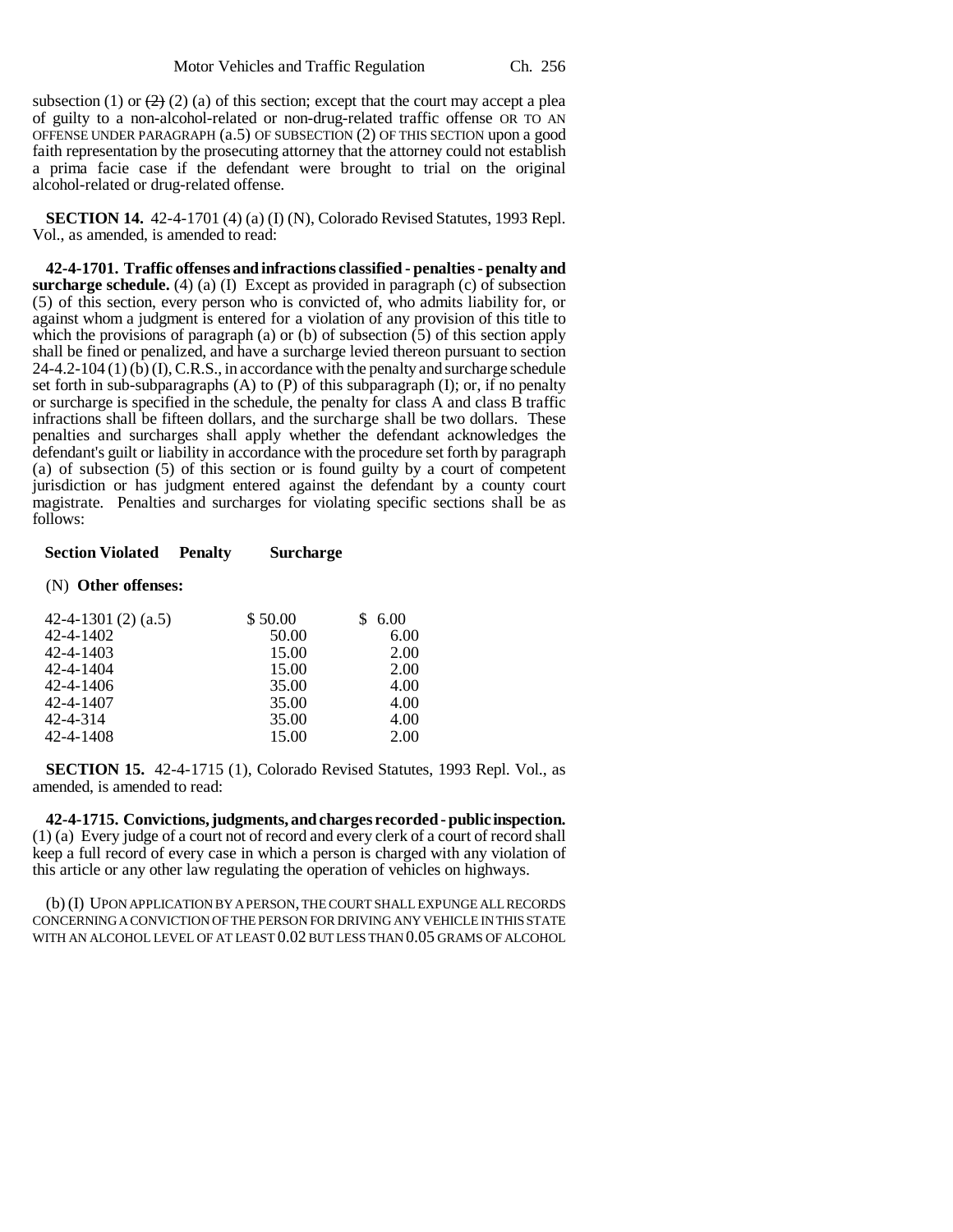PER HUNDRED MILLILITERS OF BLOOD OR AT LEAST 0.02 BUT LESS THAN 0.05 GRAMS OF ALCOHOL PER TWO HUNDRED TEN LITERS OF BREATH WHILE UNDER TWENTY-ONE YEARS OF AGE PURSUANT TO SECTION 42-4-1301 (2) (a.5) IF:

(A) SUCH PERSON PRESENTS A REQUEST FOR EXPUNGEMENT TO THE COURT AND PROVIDES ALL INFORMATION REQUIRED BY THE COURT TO PROCESS SUCH REQUEST;

(B) SUCH PERSON IS OVER TWENTY-ONE YEARS OF AGE AND THE COURT ACTION REGARDING THE OFFENSE HAS BEEN CONCLUDED;

(C) THE PERSON HAS NOT BEEN CONVICTED FOR ANY OTHER OFFENSE UNDER SECTION 42-4-1301 THAT WAS COMMITTED WHILE SUCH PERSON WAS UNDER TWENTY-ONE YEARS OF AGE; AND

(D) SUCH PERSON PAYS THE FINE AND SURCHARGE FOR SUCH CONVICTION AND COMPLETES ANY OTHER REQUIREMENTS OF THE COURT WITH REGARD TO SUCH CONVICTION, INCLUDING, BUT NOT LIMITED TO, ANY ORDER TO PAY RESTITUTION TO ANY PARTY.

(II) UPON RECEIVING A REQUEST FOR EXPUNGEMENT, THE COURT MAY DELAY CONSIDERATION OF SUCH REQUEST UNTIL SUFFICIENT TIME HAS ELAPSED TO ENSURE THAT THE PERSON IS NOT CONVICTED FOR ANY ADDITIONAL OFFENSE UNDER SECTION 42-4-1301 COMMITTED WHILE THE PERSON WAS UNDER TWENTY-ONE YEARS OF AGE.

**SECTION 16.** 42-7-406 (1), Colorado Revised Statutes, 1993 Repl. Vol., as amended, is amended to read:

**42-7-406. Proof required under certain conditions.** (1) Whenever the director revokes the license of any person under section 42-2-125 or 42-2-126, or cancels any license under section 42-2-122 because of the licensee's inability to operate a motor vehicle because of physical or mental incompetence, or cancels any probationary license under section 42-2-127, the director shall not issue to or continue in effect for any such person any new or renewal of license until permitted under the motor vehicle laws of this state, and not then until and unless such person files or has filed and maintains proof of financial responsibility as provided in this article; except that persons WHOSE LICENSES ARE canceled pursuant to section 42-2-122 (2.5) OR REVOKED FOR A FIRST OFFENSE UNDER SECTION 42-2-125 (1) (g.5) OR A FIRST OFFENSE UNDER SECTION  $42-2-126(2)$  (a)  $(I.5)$  OR  $(2)$  (a)  $(IV)$  shall not be required to file proof of financial responsibility in order to be relicensed.

**SECTION 17.** 42-7-408 (1) (c), Colorado Revised Statutes, 1993 Repl. Vol., as amended, is amended to read:

**42-7-408. Proof of financial responsibility - methods of giving proof duration - exception.** (1) (c) Notwithstanding the three-year requirement in paragraph (b) of this subsection (1):

(I) If an insured has been found guilty of a driving offense pursuant to section 42-4-1301 (1) or  $\left(\frac{2}{2}\right)$  (a) or if the insured's license has been revoked pursuant to section 42-2-125 (1) (m) or 42-2-126, OTHER THAN A REVOCATION UNDER SECTION 42-2-126 (2) (a) (I.5) OR (2) (a) (IV), only one time and no accident was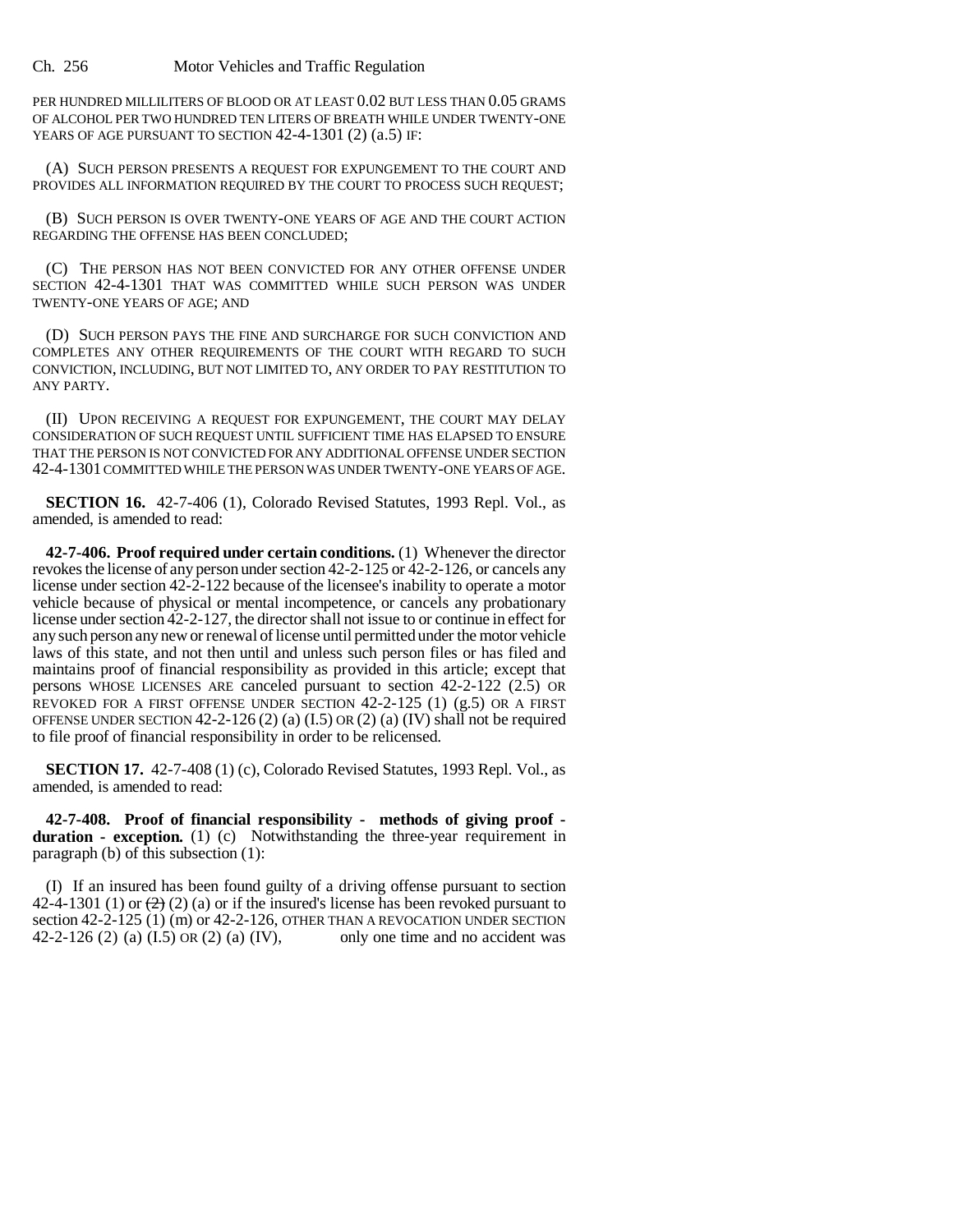involved in such offense, proof of financial responsibility for the future shall be required to be maintained only for as long as the insured's driving privilege is ordered to be under restraint, up to a maximum of three years. The time period for maintaining the future proof of liability insurance shall begin at the time the driver reinstates his or her driving privilege.

(II) IF AN INSURED HAS BEEN FOUND GUILTY OF A SECOND OR SUBSEQUENT OFFENSE OF DRIVING WITH AN ALCOHOL CONTENT OF AT LEAST 0.02 BUT LESS THAN 0.05 WHILE UNDER TWENTY-ONE YEARS OF AGE UNDER SECTION 42-4-1301 (2) (a.5) OR IF THE INSURED'S DRIVER'S LICENSE HAS BEEN REVOKED BECAUSE OF A SECOND OR SUBSEQUENT OFFENSE PURSUANT TO SECTION  $42-2-126(2)(a)(1.5)$  OR $(2)(a)(IV)$ , PROOF OF FINANCIAL RESPONSIBILITY FOR THE FUTURE SHALL BE REQUIRED TO BE MAINTAINED ONLY FOR AS LONG AS THE INSURED'S DRIVING PRIVILEGE IS ORDERED TO BE UNDER RESTRAINT. THE TIME PERIOD FOR MAINTAINING THE FUTURE PROOF OF LIABILITY INSURANCE SHALL BEGIN AT THE TIME THE DRIVER REINSTATES HIS OR HER DRIVING PRIVILEGE.

**SECTION 18.** 18-3-106 (4) (a), Colorado Revised Statutes, 1986 Repl. Vol., as amended, is amended to read:

**18-3-106. Vehicular homicide.** (4) (a) If a law enforcement officer has probable cause to believe that any person was driving a motor vehicle in violation of paragraph (b) of subsection (1) of this section, such person, upon the request of the law enforcement officer, shall take, and complete, and cooperate in the completing of any test or tests of such person's blood, breath, saliva, or urine for the purpose of determining the alcoholic or drug content within his or her system. The type of test or tests shall be determined by the law enforcement officer requiring the test or tests. If such person refuses to take, or to complete, or to cooperate in the completing of any such test or tests, such test or tests may be performed at the direction of a law enforcement officer having such probable cause, without such person's authorization or consent. If any person refuses to take or complete, or cooperate in the taking or completing of any test or tests required by this paragraph (a), such person shall be subject to license revocation pursuant to the provisions of section 42-2-126 (2), C.R.S. When such test or tests show that the amount of alcohol in a person's blood was in violation of the limits provided for in section  $42-2-126(2)(a)(1)$ ,  $(2)(a)(1.5)$ ,  $(2)$  (a) (III), OR  $(2)$  (a) (IV), C.R.S., such person shall be subject to license revocation pursuant to the provisions of section 42-2-126, C.R.S.

**SECTION 19.** 18-3-205 (4) (a), Colorado Revised Statutes, 1986 Repl. Vol., as amended, is amended to read:

**18-3-205. Vehicular assault.** (4) (a) If a law enforcement officer has probable cause to believe that any person was driving a motor vehicle in violation of paragraph (b) of subsection (1) of this section, such person, upon the request of the law enforcement officer, shall take, and complete, and cooperate in the completing of any test or tests of such person's blood, breath, saliva, or urine for the purpose of determining the alcoholic or drug content within his or her system. The type of test or tests shall be determined by the law enforcement officer requiring the test or tests. If such person refuses to take, or to complete, or to cooperate in the completing of any such test or tests, such test or tests may be performed at the direction of a law enforcement officer having such probable cause, without such person's authorization